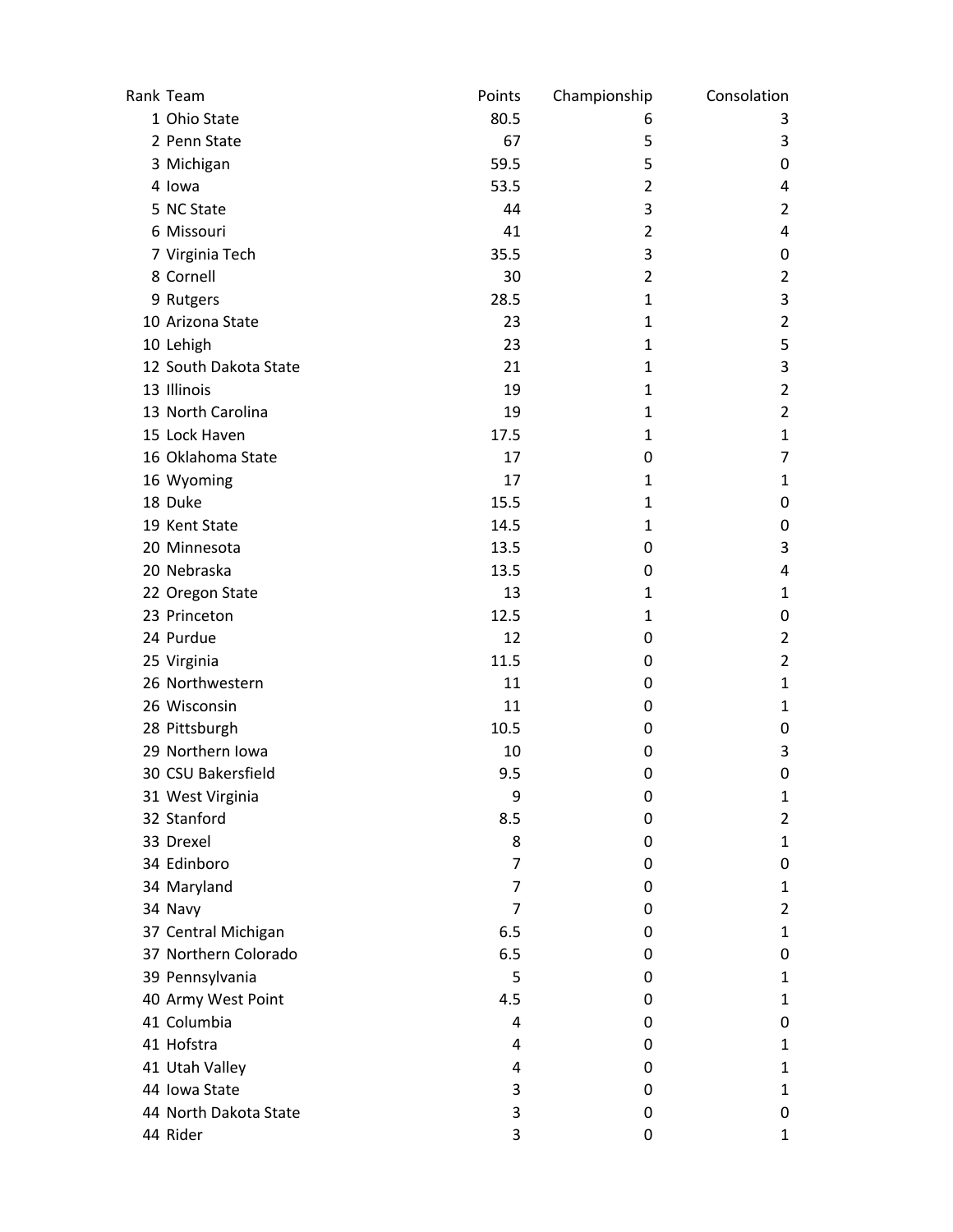| 47 Chattanooga                    | 2.5            | 0 | 1 |
|-----------------------------------|----------------|---|---|
| 47 Northern Illinois              | 2.5            | 0 | 0 |
| 49 Appalachian State              | 2              | 0 | 0 |
| 49 Brown                          | 2              | 0 | 0 |
| 49 Bucknell                       | 2              | 0 | 1 |
| 49 Campbell                       | $\overline{2}$ | 0 | 1 |
| 49 Clarion                        | 2              | 0 | 1 |
| 49 Old Dominion                   | 2              | 0 | 0 |
| 55 Eastern Michigan               | 1.5            | 0 | 1 |
| 55 Indiana                        | 1.5            | 0 | 0 |
| 57 American                       | 1              | 0 | 0 |
| 57 Franklin & Marshall            | 1              | 0 | 0 |
| 57 George Mason                   | 1              | 0 | 0 |
| 57 Harvard                        | 1              | 0 | 0 |
| 57 Oklahoma                       | 1              | 0 | 0 |
| 62 Binghamton                     | 0.5            | 0 | 0 |
| 62 Cal Poly                       | 0.5            | 0 | 0 |
| 62 Fresno State                   | 0.5            | 0 | 0 |
| 65 Air Force                      | 0              | 0 | 0 |
| 65 Buffalo                        | 0              | 0 | 0 |
| 65 Cleveland State                | 0              | 0 | 0 |
| 65 Gardner-Webb                   | 0              | 0 | 0 |
| 65 Michigan State                 | 0              | 0 | 0 |
| 65 Ohio                           | 0              | 0 | 0 |
| 65 Southern Illinois Edwardsville | 0              | 0 | 0 |
| 65 The Citadel                    | 0              | 0 | 0 |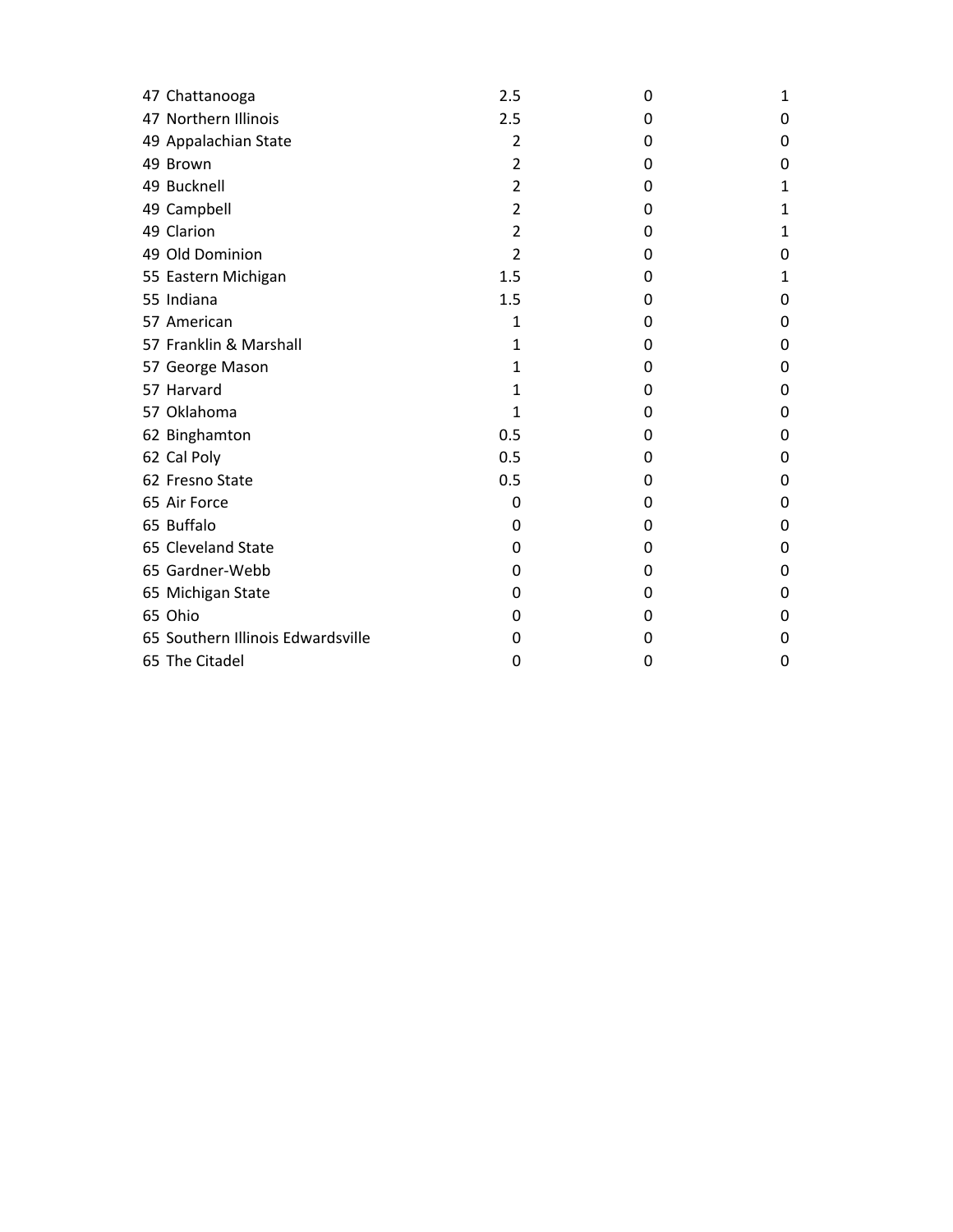## **2018 NCAA Division I Wrestling Championships 125 CHAMPIONSHIP**

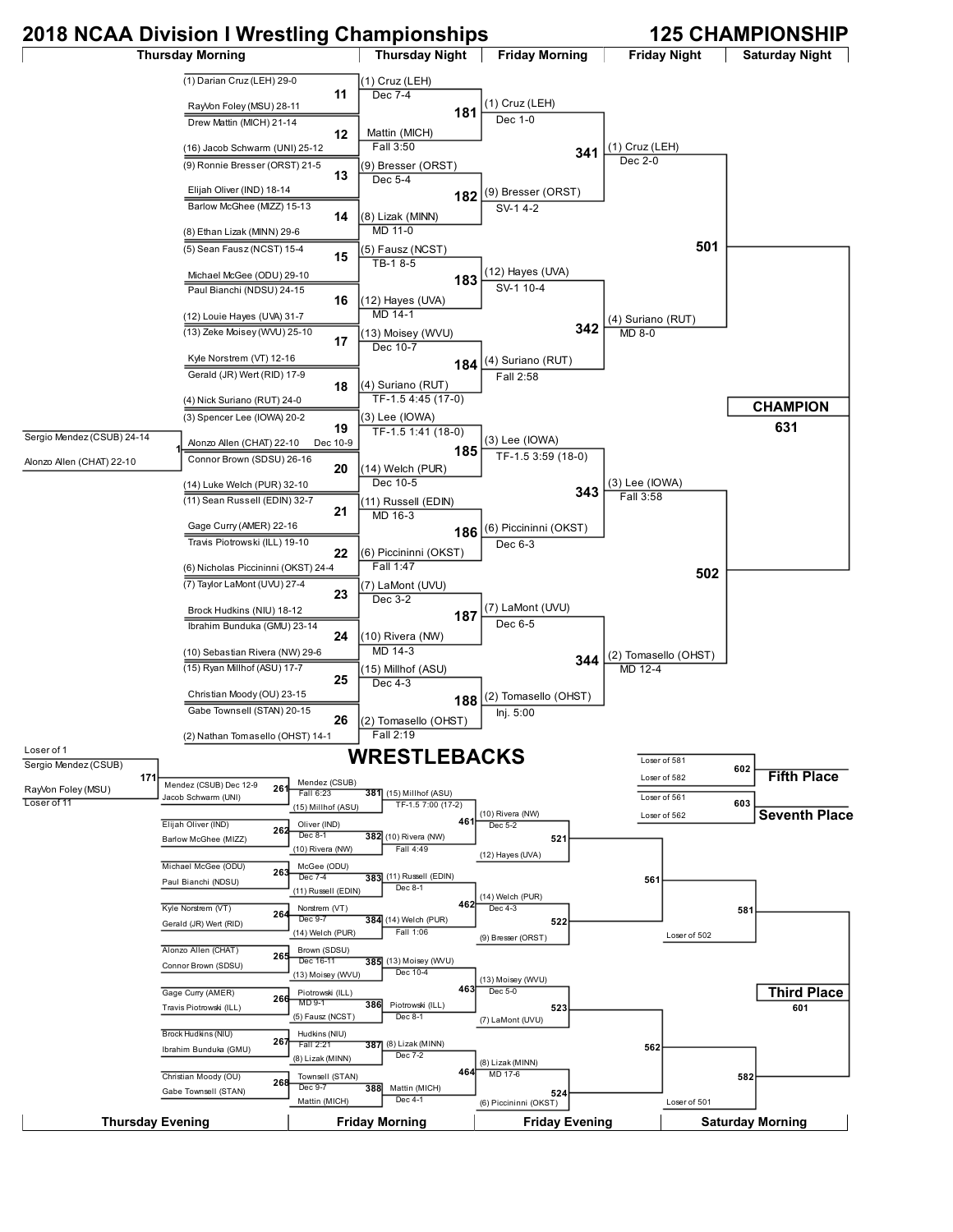## **2018 NCAA Division I Wrestling Championships 133 CHAMPIONSHIP** Thursday Morning **Thursday Night | Friday Morning | Friday Night | Saturday Night** (1) Seth Gross (SDSU) 27-1 **27** Matthew Schmitt (WVU) 23-14 Josh Finesilver (DUKE) 20-20 **28** (16) Mitch McKee (MINN) 21-7 (1) Gross (SDSU) MD 15-2 **189** (16) McKee (MINN) Dec 11-6 (1) Gross (SDSU) MD 13-5 **345** (1) Gross (SDSU)

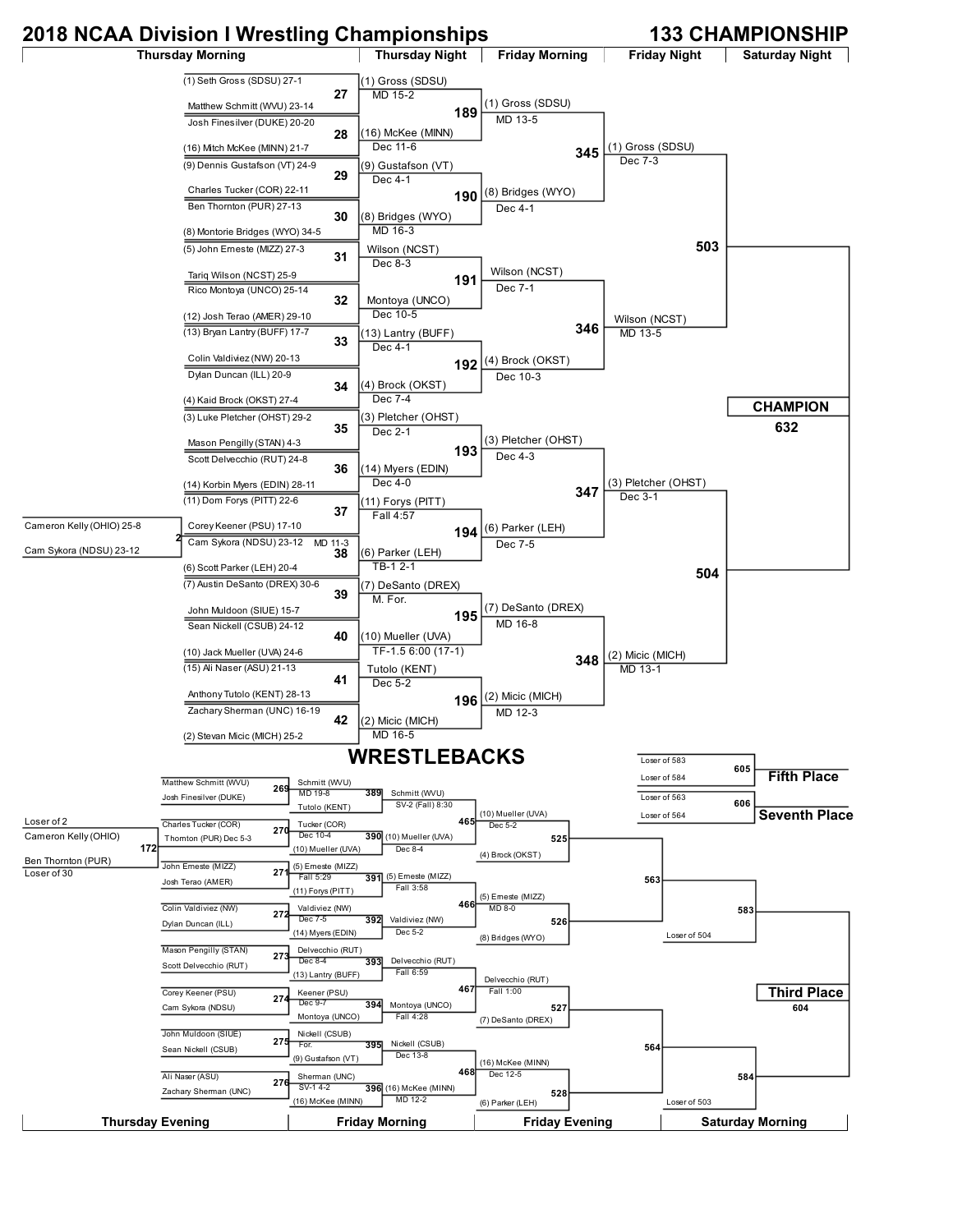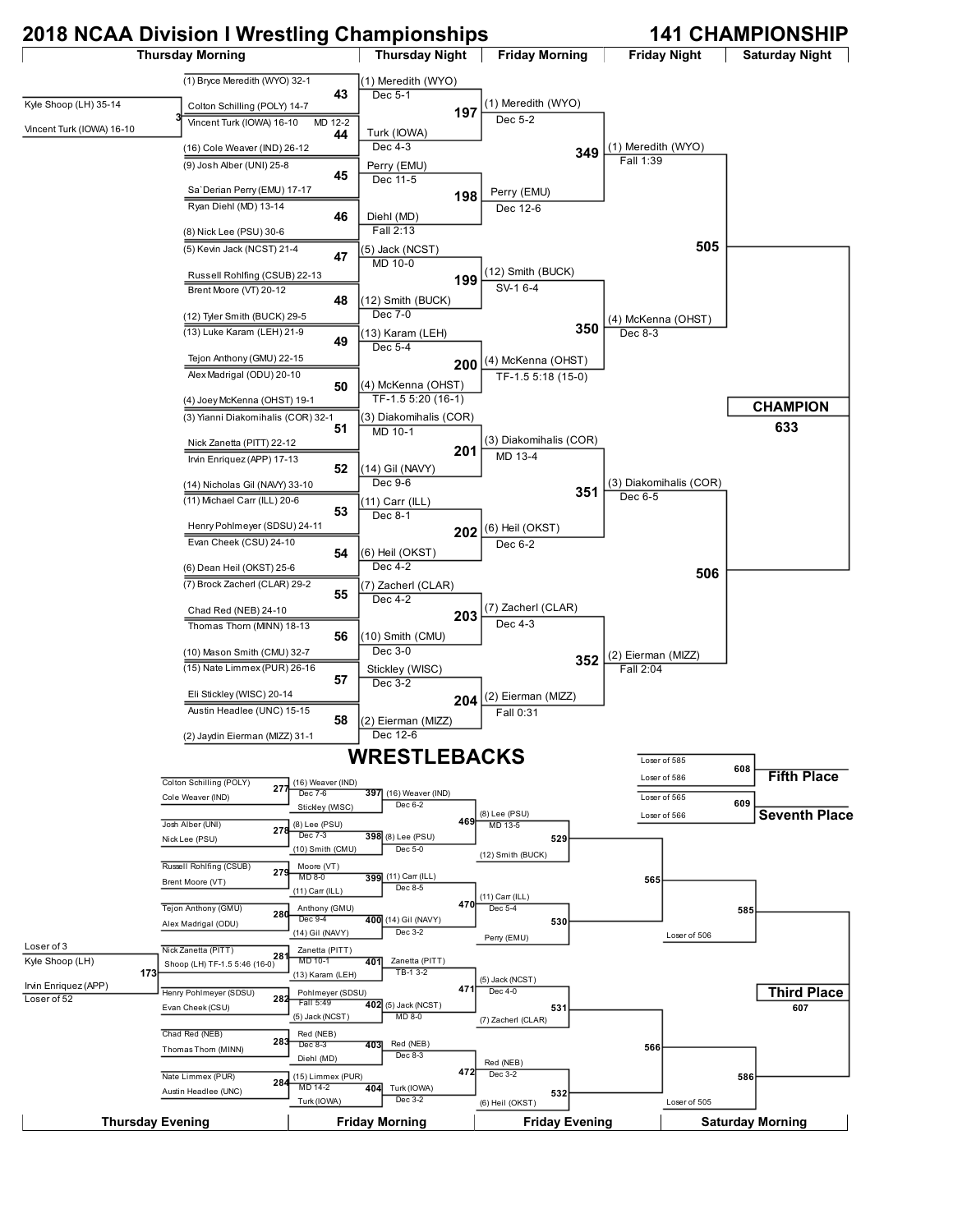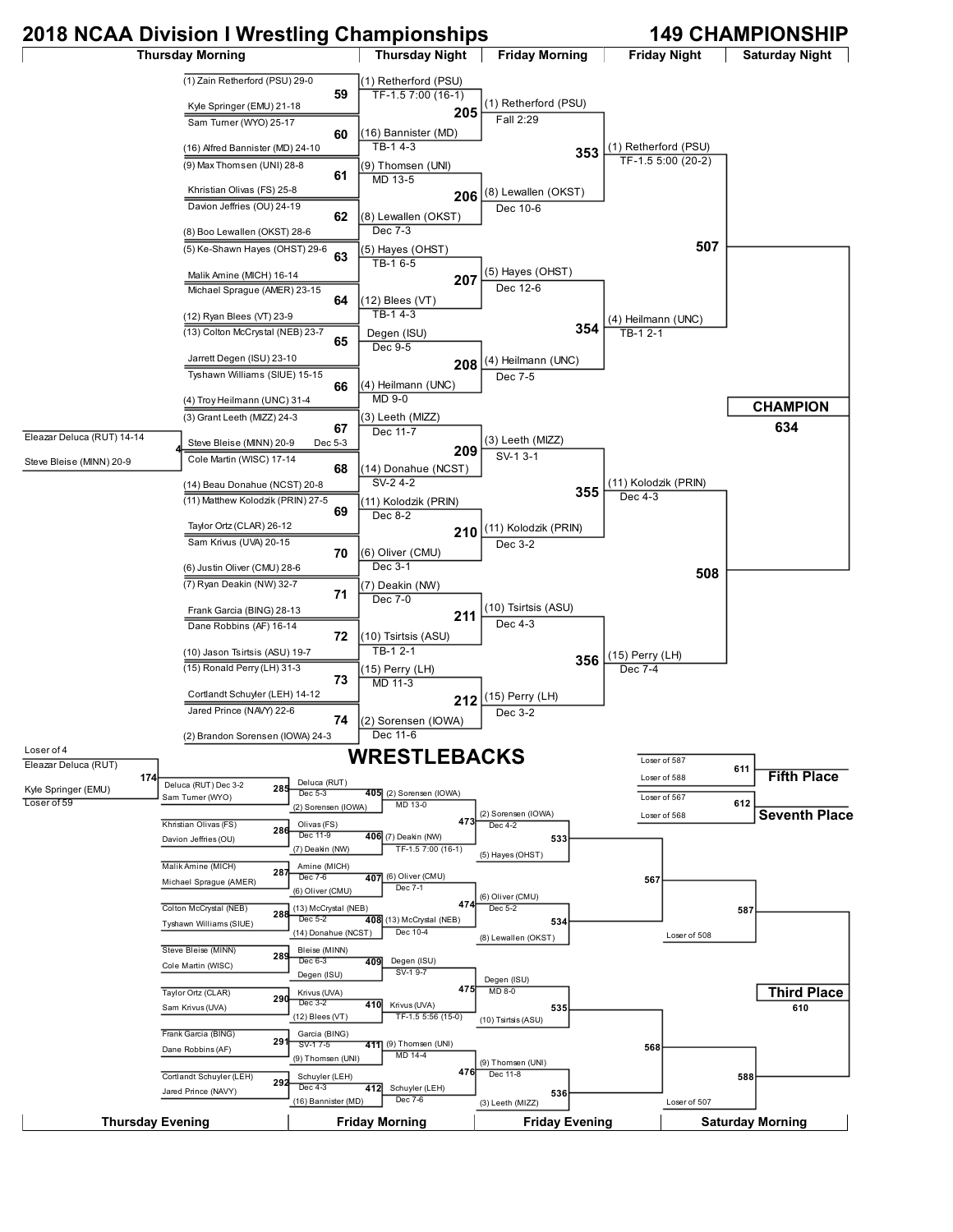## **2018 NCAA Division I Wrestling Championships 157 CHAMPIONSHIP**

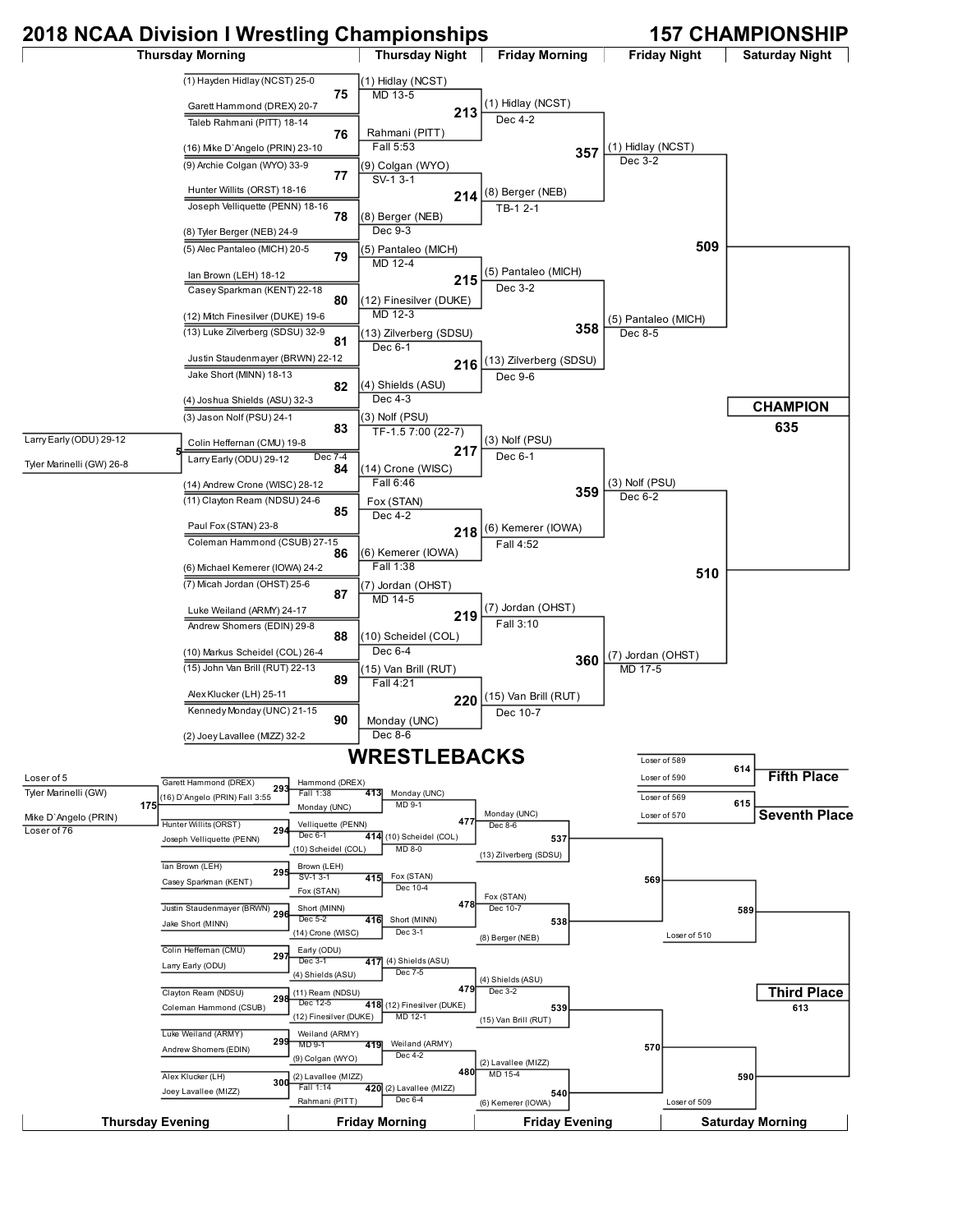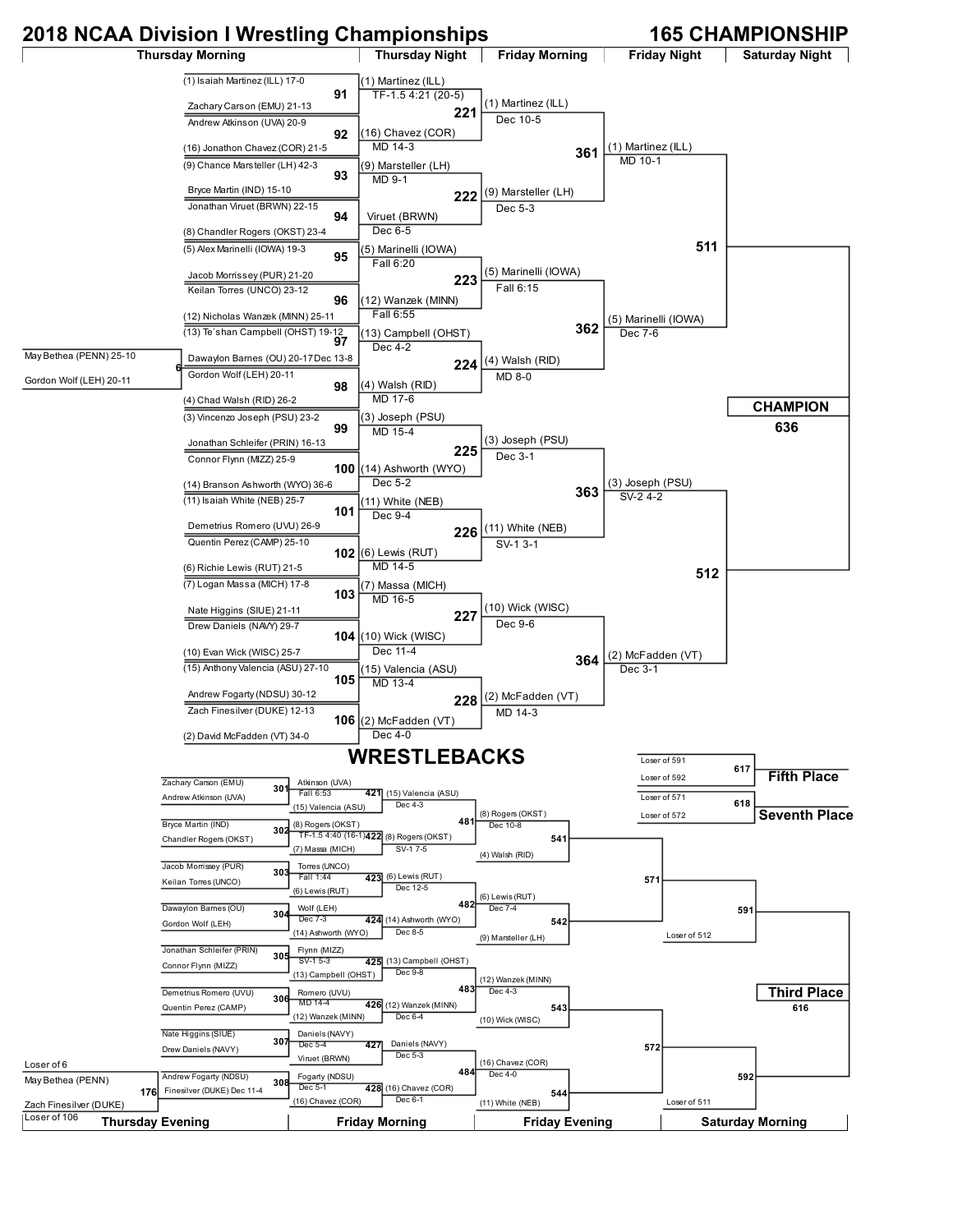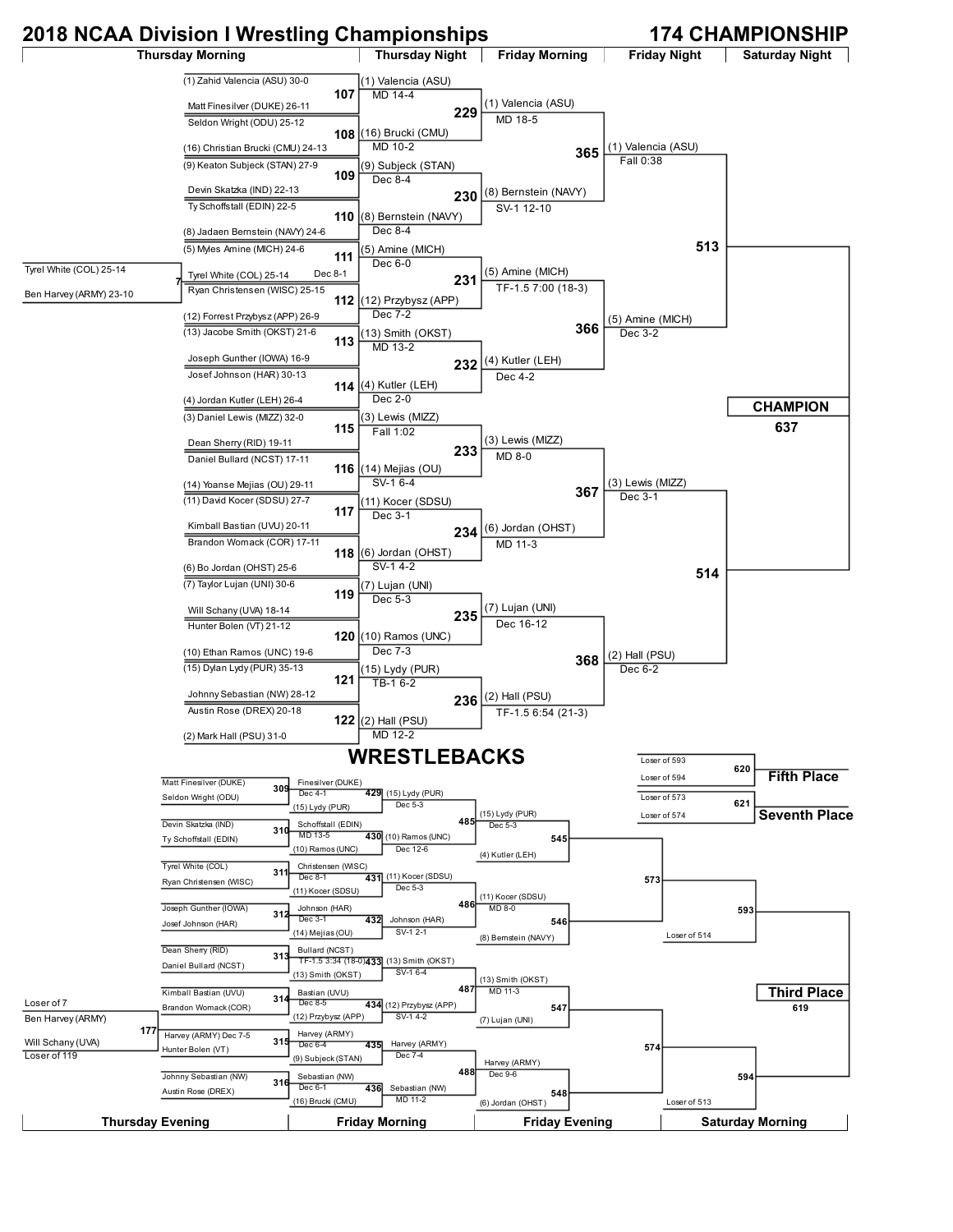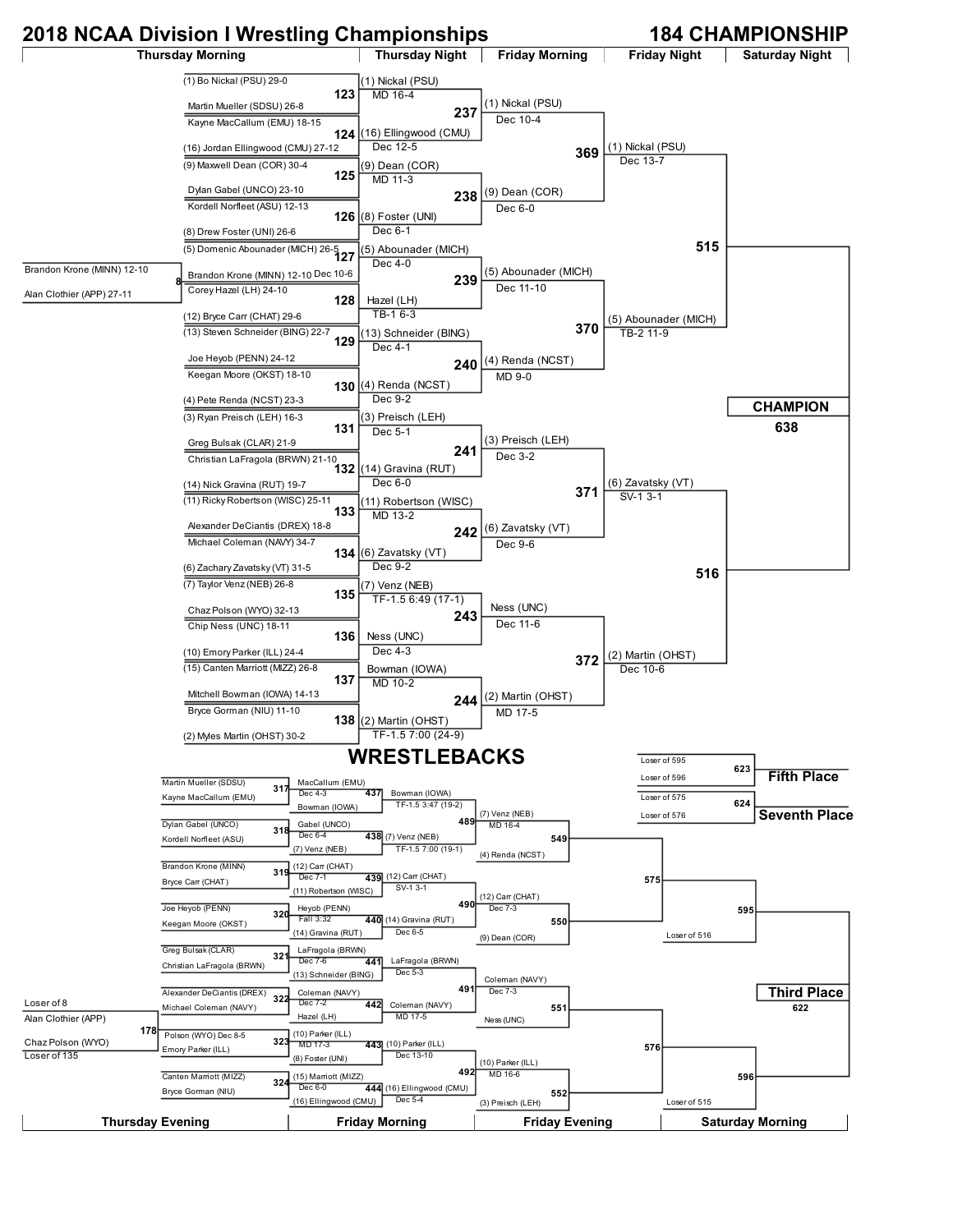